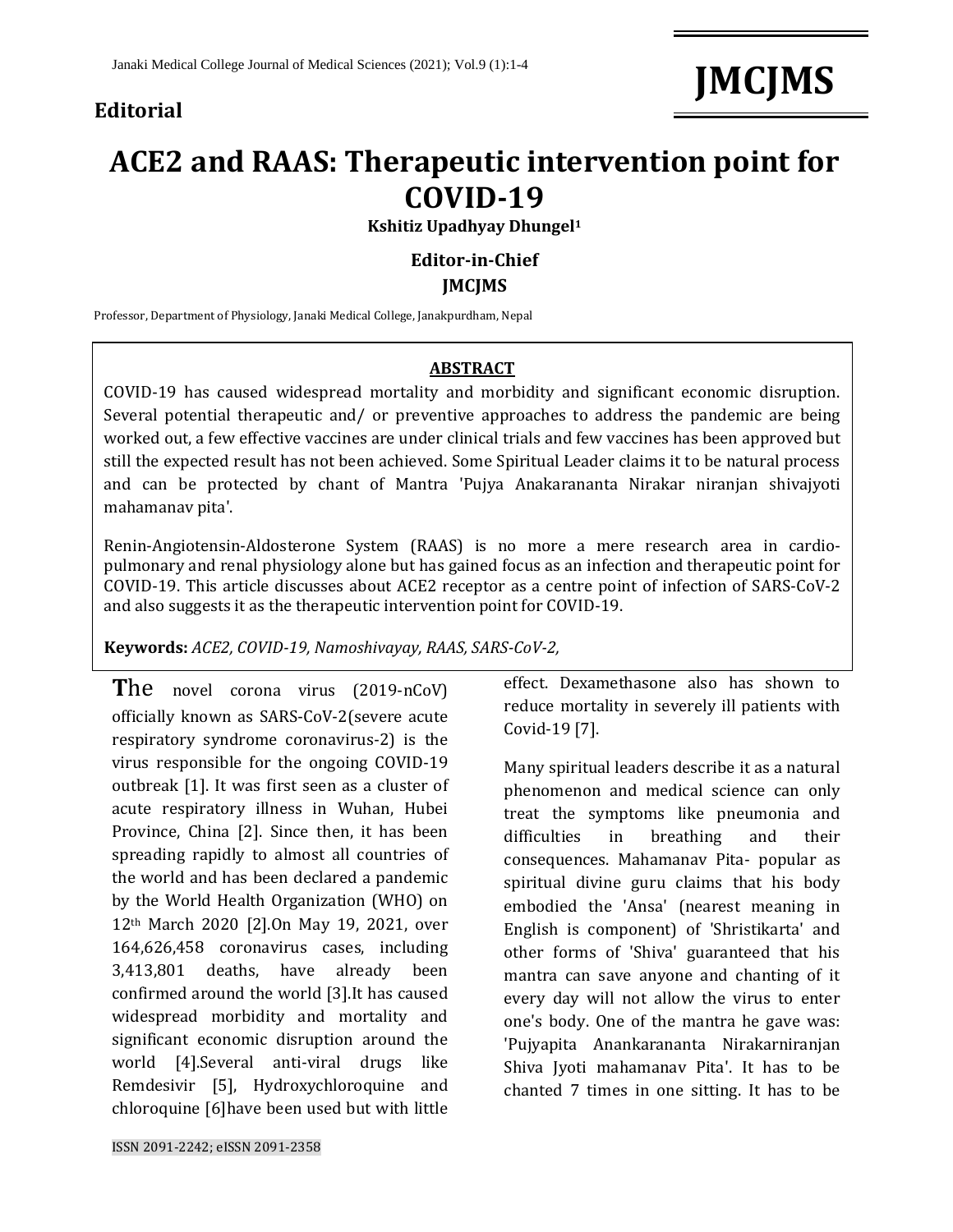done in three siting in the morning, midday and in the evening [8]. This is not the scope of this paper, so will be discussed elsewhere.

Several potential therapeutic and/or preventive approaches to address the pandemic are being worked out, a few effective vaccines are under clinical trials and a few vaccines has been approved but still the expected result has not been achieved [4, 7- 12]. However very recently different vaccine platforms are currently available which include live attenuated vaccines, inactivated vaccines, recombinant protein vaccines, vector vaccines, DNA vaccines and RNA vaccines [11]. Vaccines increase the endogenous synthesis of SARS-CoV-2 Spike proteins from a variety of cells [11]. Here I would like to suggest that viral entry is the first step in the SARS-CoV-2 lifecycle and is mediated by the trimeric spike protein [9-11]. Being the first stage in infection, entry of SARS-CoV-2 into host cells is an extremely attractive therapeutic intervention point [10]. SARS-CoV-2 enters the host cell by binding to surface domain of membrane-bound angiotensin-converting enzyme 2 (mACE2). So, we can say that Covid-19 is an ACE2 centric infective disease [12] and all the clinical manifestations of the disease are related to the organs with abundant amount of ACE2 receptors [9, 12]. The pattern of multiorgan dysfunction seen in COVID-19 patients is likely related to this pattern of ACE2 expression and resultant widespread infection [10, 12].

The research works on pathogenesis of SARS-CoV confirms that the ACE2 is the main receptor for binding and uptake of SARS-CoV-2 [11, 13] with receptor CD147 as an exception [14]. So, all the research for therapeutic solution to COVID-19 should

focus on ACE2 and important physiological mechanisms involving ACE2. ACE2 is primarily expressed at higher levels in type II alveolar cells in the lungs, proximal tubule cells in nephron, myocardial cells, epithelial cells of ileum and esophagus of human [15- 16]. ACE2 is also expressed to a lesser extent at different levels of the respiratory apparatus including olfactory epithelium, nasopharynx, trachea and bronchi [17-18] ACE2 circulates in very small amounts and is generally undetectable but it can be substantially increased in heart-failure, hypertension, obesity, and diabetes mellitus [19].

*ACE2 and RAAS (Renin-Angiotensin-Aldoesterone System):* COVID-19 and research on its pathogenesis remind us of the significance of the renin-angiotensinaldosterone system (RAAS) in cardiovascular, pulmonary, and kidney physiology [13]. In short, the RAAS comprises of two major pathways; the first one ACE converts angiotensin I (Ang I) into Ang II, which acts on the Ang II type 1 receptor  $(AT_1R)$  to increase blood pressure via increased renal water and sodium re-absorption and vasoconstriction. It also stimulates proinflammatory chemokines to promote inflammation [20-22]. The second is the counter-regulatory mechanism which consist of ACE2 (the composition of which is 60% like ACE) that generate  $Ang<sub>1-7</sub>$  that then acts at G-protein coupled MAS [Mitochondrial assembly] receptor to reduce blood pressure and inflammation [13, 15, 20]. ACE2 first metabolizes Ang II into  $Ang_{1-7}$  and can convert Ang I to Ang<sub>1-9</sub>, which is further metabolized by ACE into  $Ang_{1-7}$  The balance between these two pathways is a key determinant of both acute and chronic cardiopulmonary and renal diseases [13, 15] and so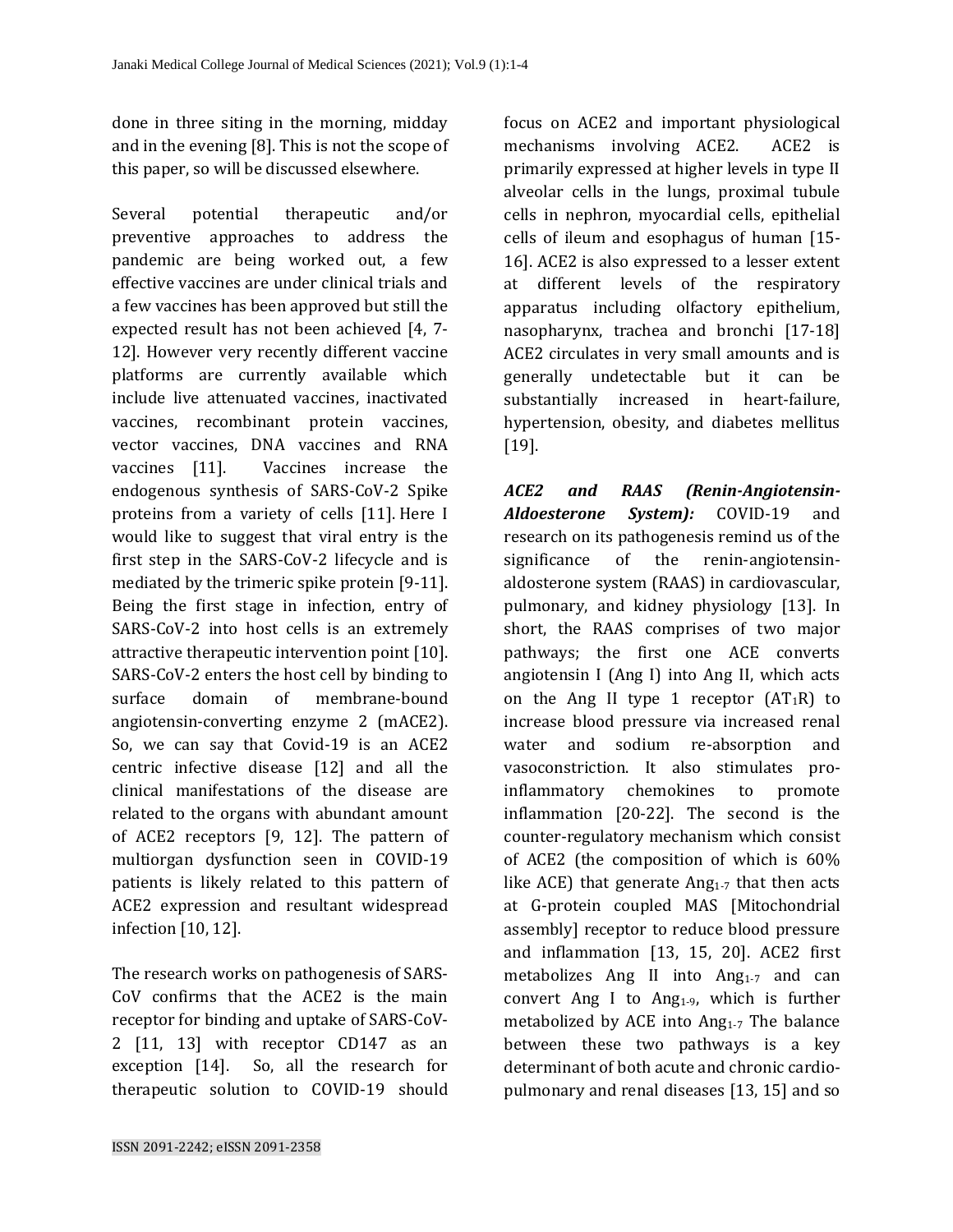is important in the clinical picture and outcomes of Covid 19. The beneficial effects of RAAS inhibitors such as  $AT_1R$  blockers (ARBs) and ACE inhibitors is mainly due to shifting this balance away from ACE—Ang II and toward ACE2—Ang<sub>1-7</sub> [9-10, 20-22].

SARS-CoV-2 binds to ACE2 receptors and enters the cell through the fusion of its membrane leading to down-regulation of these receptors. The loss of ACE2 receptor activity will lead to less angiotensin II inactivation and less generation of antiotensin<sub>1-7</sub> [20-22]. In various experimental models of lung injury, the imbalance between angiotensin II overactivity and of antiotensin<sub>1-7</sub> deficiency triggered inflammation, thrombosis, and other adverse reactions [21-23]. In COVID-19, such imbalance could play an important role in influencing the clinical picture and outcome of the disease. According to this line of thinking, ACE2 is at the core of COVID-19 research and drug development; recombinant ACE2, exogenous angiotensin<sub>1-7</sub>, and angiotensin receptor blockers seem particularly promising [10, 24-26]. Preclinical data also suggest ACE2 might be downregulated after SARS-CoV-2 binding, and treatments that increase ACE2 may prevent cardiopulmonary injury [27].

Human ACE2 (hACE2) inhibits SARS-CoV-2 viral infection in human organoids in vitro [24]. Zoufaly et al probably for the first time showed that the virus decreased rapidly from the serum and slightly later from the nasal cavity and lungs after hrsACE2 (human recombinant soluble ACE2) (APN01) therapy. His findings that hrs ACE2 treatment did not interfere with generation of neutralizing antibodies is an important aspect of this treatment favoring further research on this line [26]. Similarly, Monteil *et al*. showed that

in vitro, hrsACE2 drastically reduced viral recovery from host cell cultures, indicating prevention of host cell binding. He also showed that infection was not completely halted by hrsACE2 in vitro, treatment slowed viral replication in both organoid models, indicating the soluble enzyme may inhibit the spread of infection and lower viral loads which may correlate with disease [24]. Christopher BR declares hrsACE2 has already passed through phase I and II clinical trials [\(NCT00886353,](https://stm.sciencemag.org/lookup/external-ref?link_type=CLINTRIALGOV&access_num=NCT00886353&atom=%2Fscitransmed%2F12%2F541%2Feabb5676.atom) [NCT01597635\)](https://stm.sciencemag.org/lookup/external-ref?link_type=CLINTRIALGOV&access_num=NCT01597635&atom=%2Fscitransmed%2F12%2F541%2Feabb5676.atom) for acute respiratory distress syndrome and has received regulatory approval [\(NCT04335136\)](https://stm.sciencemag.org/lookup/external-ref?link_type=CLINTRIALGOV&access_num=NCT04335136&atom=%2Fscitransmed%2F12%2F541%2Feabb5676.atom) for continued study in the fight against COVID-19 [10].

Development, testing of efficacy and mass production of recombinant ACE2 therapies is a further workout needed in therapy of Covid -19.

#### **ACKNOWLEDGEMENTS**

We would like to appreciate the support of Ms. Banodita Acharya Dhungel, Think Tank Foundation, Jorpati Nepal and Research team of Santwona Research Centre, Santwona College, Kathmandu, Nepal for their support.

#### **REFERENCES**

- 1. Bourgonje AR, Abdulle AE, Timens W, et al. Angiotensin-converting enzyme 2 (ACE2), SARS-CoV-2 and the pathophysiology of coronavirus disease 2019 (COVID-19). *J Pathol.* 2020; 251: 228- 248.
- 2. WHO. WHO announces COVID-19 outbreak a pandemic. World health Organisation. World Health Organization; 2020.
- 3. Johns Hopkins University & Medicine. Corona Virus Research Centre. Updated May 19 2021. Accessed May 20, 2021. [http://www.coronavirus.jhu.edu](http://www.coronavirus.jhu.edu/)
- 4. Shankar Pathiyil Ravi1, Kshitiz Upadhyay Dhungel, COVID - 19: A Reflection. Janaki Medical College Journal of Medical Sciences 2020; 8 (1):1-4.